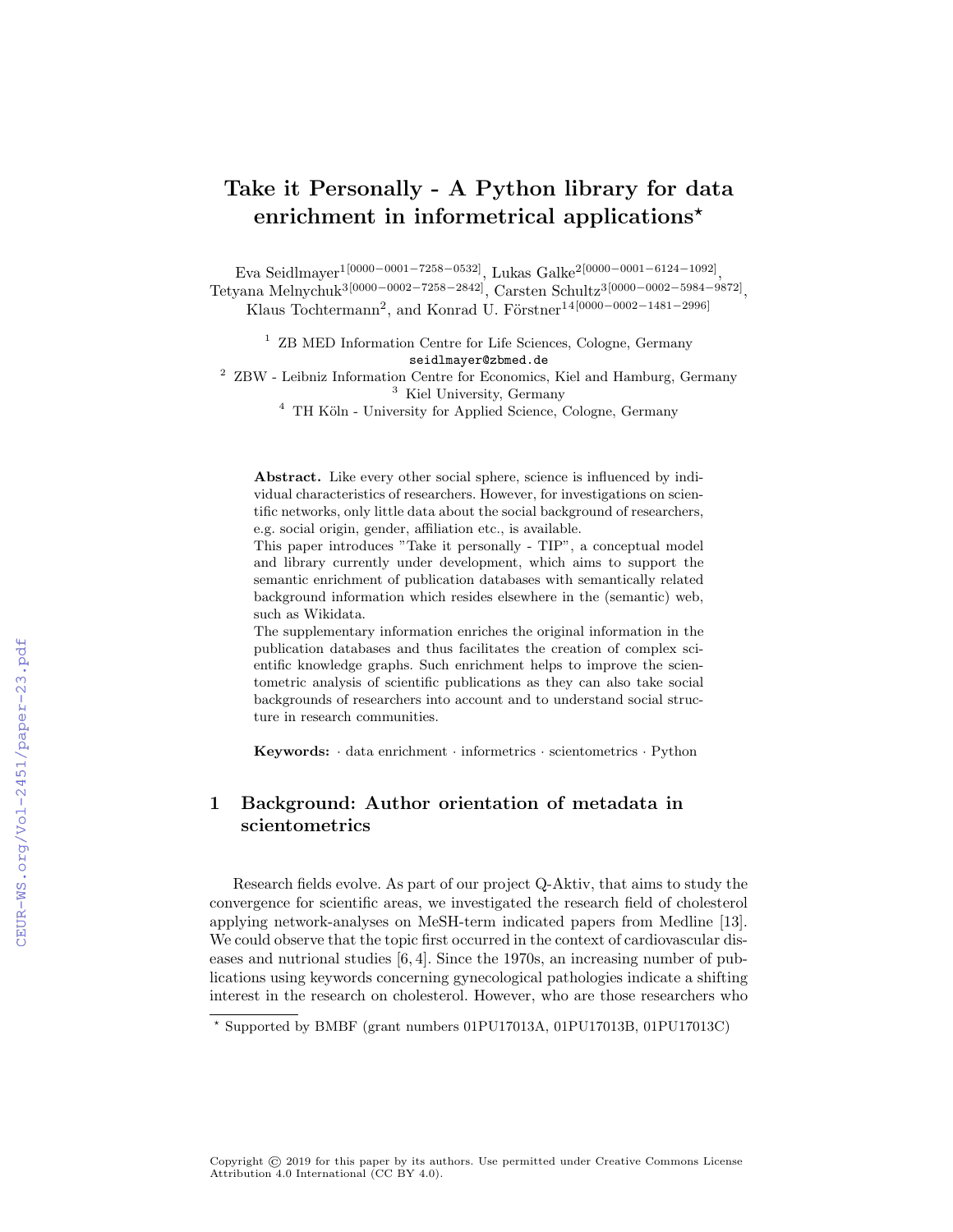#### 2 Seidlmayer et al.

had been interested in cardiovascular diseases? And, who are the researchers in recent times concentrating on gynecology? Are they a comparable group of researchers just shifting in topics? Or, does a change in the social group of researchers (e.g. due to the increasing number of women in sciences in the last decades) result in a change of research questions?

As every other social sphere, science is influenced by social structures. The outcomes of the investigations of history of sciences emphasize the social impact on scientific investigation for a long time. Already, Ludwik Fleck described social "thought collectives" and conventions in the use of language ("thought style") as a major influence to the work in medical laboratories [3]. Also, Derek de Solla Price realized distinct social groups, in science of newcomers and veterans, who show different behaviour in publishing and citing [14]. The infiltration of social norms into science, which is supposed to be objective and solely justified by reason, is also widely described in social science. According to broad-based investigation on intersectionality, we have to assume that factors such as gender, class, ethnicity and others influence behaviour in research (e.g.[2]). Further research in Psychology deals with racial privileges that, also in academic communities, lead to a majority of white privileged individuals ([11]). If we want to understand the mechanism of science, then we need to also understand the social structures that researchers are acting within.

Scientometric analyses, such as the analysis on cholesterol, usually rely on meta data provided by databases such as Web of Science, Scopus or Medline. Investigations regarding networks, citation behaviour, or social conditions of publication, in particular, would benefit from more statements related to the authors and research groups [8]. The inclusion of data sources such as Wikidata [18], ORCID [10] or CrossRef [1] would broaden the basis of informetric analysis and contribute to a consolidation of knowledge. Here we are facing the limitations of existing tools.

Our contribution to the described challenge in scientometrics is a Python library - "Take it personally" (TIP) - that aims to facilitate a more authorrelated view on informetric research by retrieving social information on authors of publications on a large scale. Thus, not only the single author becomes visible behind her publication, but also broader social analyses shall become possible.

We are aware that, for domain specific research, personal details might not be necessary and could even corrupt an unbiased view on disciplinary topics. However, for meta-analyses in contrast, it is important to understand the reasons for success and failure of research activities or scientific ideas.

## 2 Related work

There had been some work on a personalizing publication data e.g. concerning gender [5]. Since our investigation on research dynamics seeks for more information than gender, we will focus on an enhancement of statements altogether with other aspects.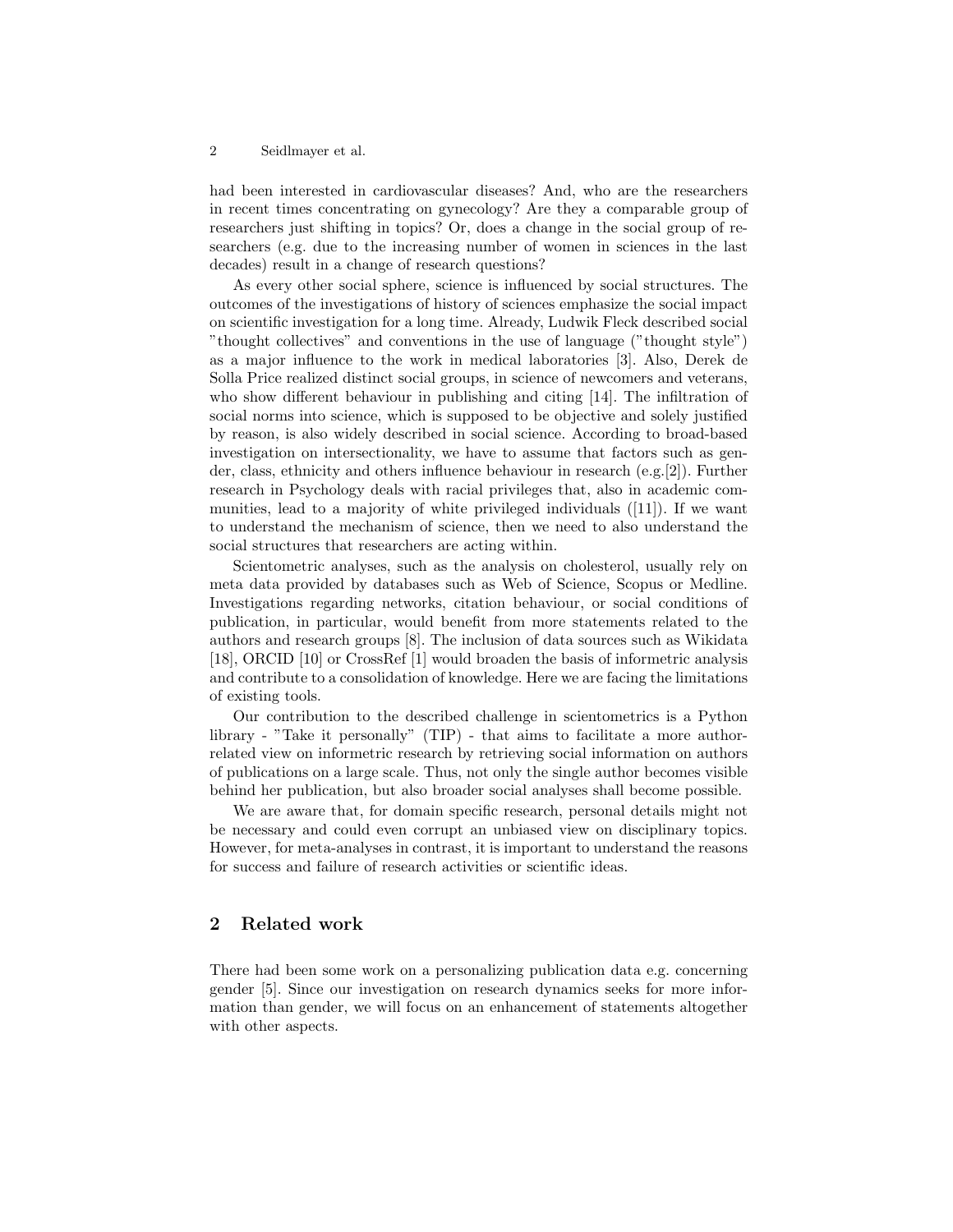Accumulated in the service "Scholia", several services had been developed relying on Wikidata [12]. Scholia provides a range of statistical analysis on the scientists, papers, organizations, venues, events or topics. The project of Scholia gives a good example of analyses that can be performed with Wikidata. Furthermore, Scholia focuses on a close view on the single researcher and does not offer large scale analysis of the data on a meso level of publication networks.

### 3 "Take it personally" (TIP) library for Python

#### 3.1 Overview: making the authors visible

The Python library TIP that we designed and started to implement will enable clients to retrieve information for authors, institutions, and journals. We follow a pythonic approach that eliminates the need for client-side SPARQL queries. The enrichment of bibliographic data should require not more than a single functioncall. By removing these obstacles, we aim to reduce the effort that is required for conducting large-scale meta-research. We envision that a multitude of studies can profit from such a library for dynamic data enrichment.

The library's initial internal step contains the input of an identifier that allows to identify the desired item. The second step is the retrieval of features. Lastly, the retrieved attributes need to be added to the dossier of characteristics of the single instances to create complex scientific knowledge graphs.

#### 3.2 Input and Identification: Identifiers and Wikidata as first data source

Applying identifiers, TIP will enable to create instances of three classes – authors, institutions, and journals. The assignment to items mainly depends on the presences of identifiers that allow a clear allocation of data sets.

For the library, DOIs of articles, VIAF, ISNI or ORCID-Identifiers can be used to retrieve information on authors. PubMed IDs or DOIs, can be taken to recall articles. With ISSN journals and institutions can be called.

As a first access point for the retrieval Wikidata was chosen since it supports different identifiers applied in publication data. The number of identifiers registered in the data source increases constantly. From 2018 to 2019 a growth of about 20% of all common identifiers can be found. For ORCID it is even larger with more than 300% of new entries. Furthermore, the variety of identifiers facilitate the evaluation and deep linking to other platforms [8]. Currently, in June 2019, Wikidata contains more than 57 million items [17]. According to Wikidata statistics, scholarly articles take up more than 42% of all items currently while close to 10% of the data sets cover humans [16]. We calculated the number of provided identifiers within the current Medline 2019 dataset: Medline contains more than 1,038,000 ORCIDs and nearly 203,500 ISNIs. ORCIDs, ISNIS and VIAFs have only be recorded since 2013 [9]. We sampled 5000 ORCIDs from Medline and found that 26.88% are also registered in Wikidata. Therefore, deploying Wikidata as data source for TIP-library can only be a start and needs to be supplemented by other data sources hereafter.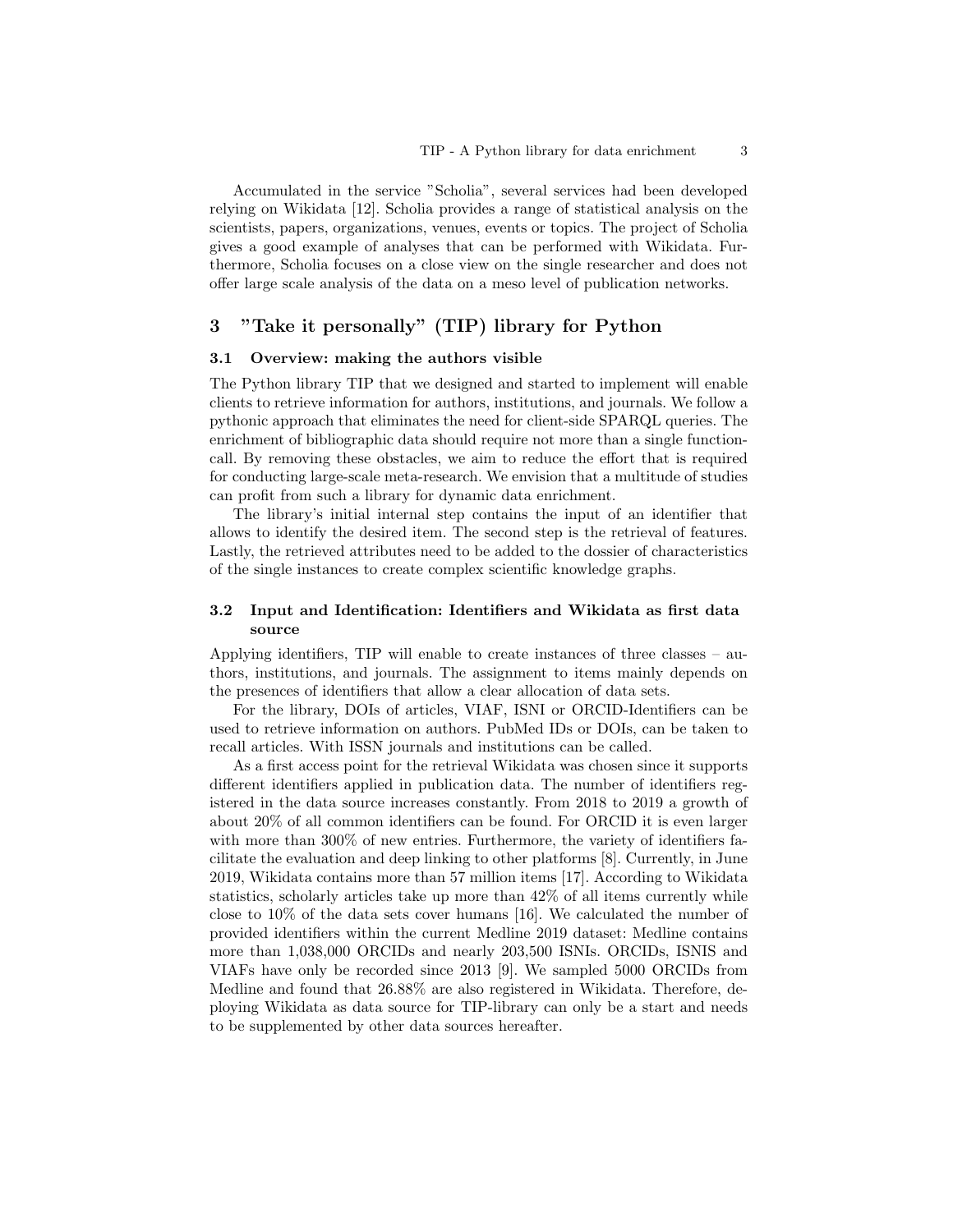4 Seidlmayer et al.

#### 3.3 Retrieval of features

To perform the queries, TIP relies on the provided Wikidata-API. Using the Python library SPARQLWrapper [15], the API returns to our SPARQL formulated queries in JSON. Specific features can be requested but also the on-bloc query and the enhancement of a data dump is going to be supported. At this stage of the development the following features can be reached: for "authors": the "gender", "ORCID", "ISNI", "affiliation" and the "parents". We ask for affiliation because the working places can tell a lot about conditions of work. The choice "parents" was made due to the observation that many successful researchers come from families that include many other successful researchers. This phenomenon of "academic dynasties" can be addressed by requesting the parents of an author.

The properties describing the class "institution" contains the characteristics "country","students count", "tuition" and the "type" of organization as a research institute or a public or private university. The class "journal" combines the "country of origin", what is specific for journals within Wikidata, the "publisher", a possible "review score" and the "main subject". Other attributes can be made available in the future on the basis of Wikidata or other data sources.

#### 4 Discussion

Here we presented the concept of a Python library for the large scale analysis of author information which will make it easy to extend scientometric studies by these aspects. The library itself is in its early implementation stage and uses Wikidata as it data source. A frequently expressed concern according the implementation of Wikidata, is the shortage of authors and paper records compared to publication databases. With respect to the fast expanding content mentioned above and the growing community that reflects the increasing interest in Wikidata, the problem might solve itself over time. However, newcoming authors in the scientific scene will always be difficult to record. Yet, since researchers have a general interest in being visible with their work within academia we can anticipate an increasing data resource for authors in the future. Wikidata is the suitable access point for this goal [7]. However, we are aware that other data sources as ORCID or CrossRef needs to be implemented. ORCID contains dense biographical information while CrossRef offers event data including information on social network activities.

Furthermore, the retrieval of information on the basis of the author's full name would be a desirable feature of TIP, yet it comes with all difficulties author disambiguation struggles with. The task of author disambiguation is a general difficulty for bibliometric analyses. However, the most feasible approach for TIP seems to be the self-identification of authors as it is provided by ORCID. Apart from ORCID, libraries supply entity disambiguation, for instance via ISNI or VIAF.